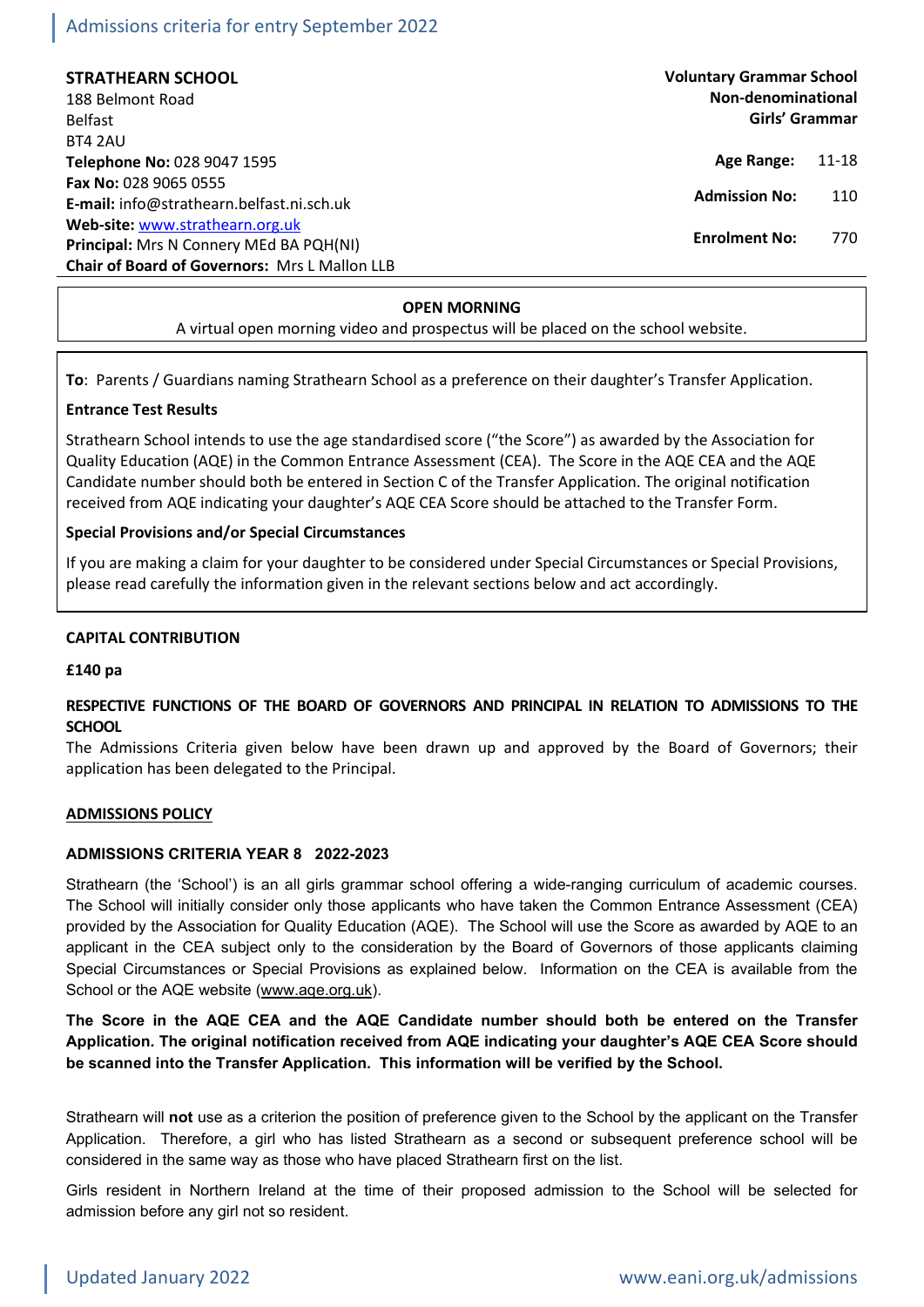- 1 The first 100 places from the admissions total of 110 will be allocated to girls on the basis of the rank order of their respective Scores; those achieving higher Scores being allocated places before those with lower Scores. If more than one girl is eligible for the 100<sup>th</sup> place because they have equal Scores, then all such girls will be allocated places up to the School's admission number, using, if necessary, the criteria listed in 4 below.
- 2 Following the allocation of places as described in criterion 1, a pool (the 'Pool') will be established and the remaining places (if any) shall be allocated from the Pool.

The Pool will consist of at least 15 girls identified on the basis of the rank order of their respective Scores. The Pool will include all girls who achieved the three next highest Scores. If the number of girls achieving these Scores is less than 15, then all girls achieving the fourth next highest Score shall be included in the Pool and, if necessary, the fifth next highest Score and so on, until the Pool consists of at least 15 girls.

Once the Pool has been established, girls from the Pool will be allocated to the remaining places on application of the criteria listed in 4 below.

- 3 If, following the application of criteria 1 and 2 above, all the available places have not been filled, the School will consider for admission any girls who have not taken the CEA. Allocation of the remaining places will be made by applying the criteria listed in 4 below.
- 4 If as specified above, the number of applications exceeds the number of available places, or point 3 above applies, the following further criteria will then apply, in the order stated:
	- (i) girls enrolled in the School's Preparatory Department as of 1 September 2020;
	- (ii) girls with a child of the family<sup>[1](#page-1-0)</sup> currently enrolled in the School's Secondary Department (details to be supplied) or accepted for enrolment in September 2022;
	- (iii) girls who are the eldest child of the family<sup>[2](#page-1-1)</sup> in September 2022 (details to be supplied);
	- (iv) girls with the highest Scores;
	- $(v)$  girls who are entitled to Free School Meals<sup>[3](#page-1-2)</sup>;
	- (vi) girls with a child of the family who has attended the School's Secondary Department (name and date of attendance to be supplied);
	- (vii) girls with a child of the family currently enrolled in Years 8 to 14 or accepted for enrolment in September 2022, in Campbell College (details to be supplied);
	- (viii) if more than one girl is eligible for the final place, priority will be given to the girl whose home is closer to the School. Distance will be measured in a straight line using an Ordnance Survey web distance measurement tool from the front door of the girl's home to the front entrance of the School's main administrative building. Home will be taken to mean the girl's address appearing at the commencement of the Transfer Application Form.

<span id="page-1-0"></span> $1$  for the purposes of the Admissions Criteria, the phrase "child of the family" covers: a child born to a married couple or to a couple in a civil partnership; a child born to a co-habiting couple; a child born to a single parent; a child of either/any of those people by a previous marriage, civil partnership or relationship; a child living with a couple who has been treated as a "child of the family" whether there is a civil partnership or not; a child living with an individual, who has been treated as a "child of the family"; an adopted or fostered child; a situation where, for example, an orphaned cousin is being brought up with a family or individual.

<span id="page-1-1"></span><sup>&</sup>lt;sup>2</sup> eldest child [eligible for admission]" will mean the eldest or only girl in the family, with each twin or each multiple being regarded as an eldest child. The 'eldest child' criterion will also apply in the case where a family has not had the opportunity to enrol an elder daughter, such as the case where the elder daughter has completed her postprimary education, could not attend a mainstream school (eg attends a special school) or where the family has relocated to Northern Ireland.

<span id="page-1-2"></span><sup>&</sup>lt;sup>3</sup> entitled to Free School Meals" will mean girls who are listed on the Education Authority register as entitled to Free School Meals at the date on which their parent or guardian has signed their post-primary Transfer Application, or at any date up to and including Wednesday 9 March 2022, no later than 4pm.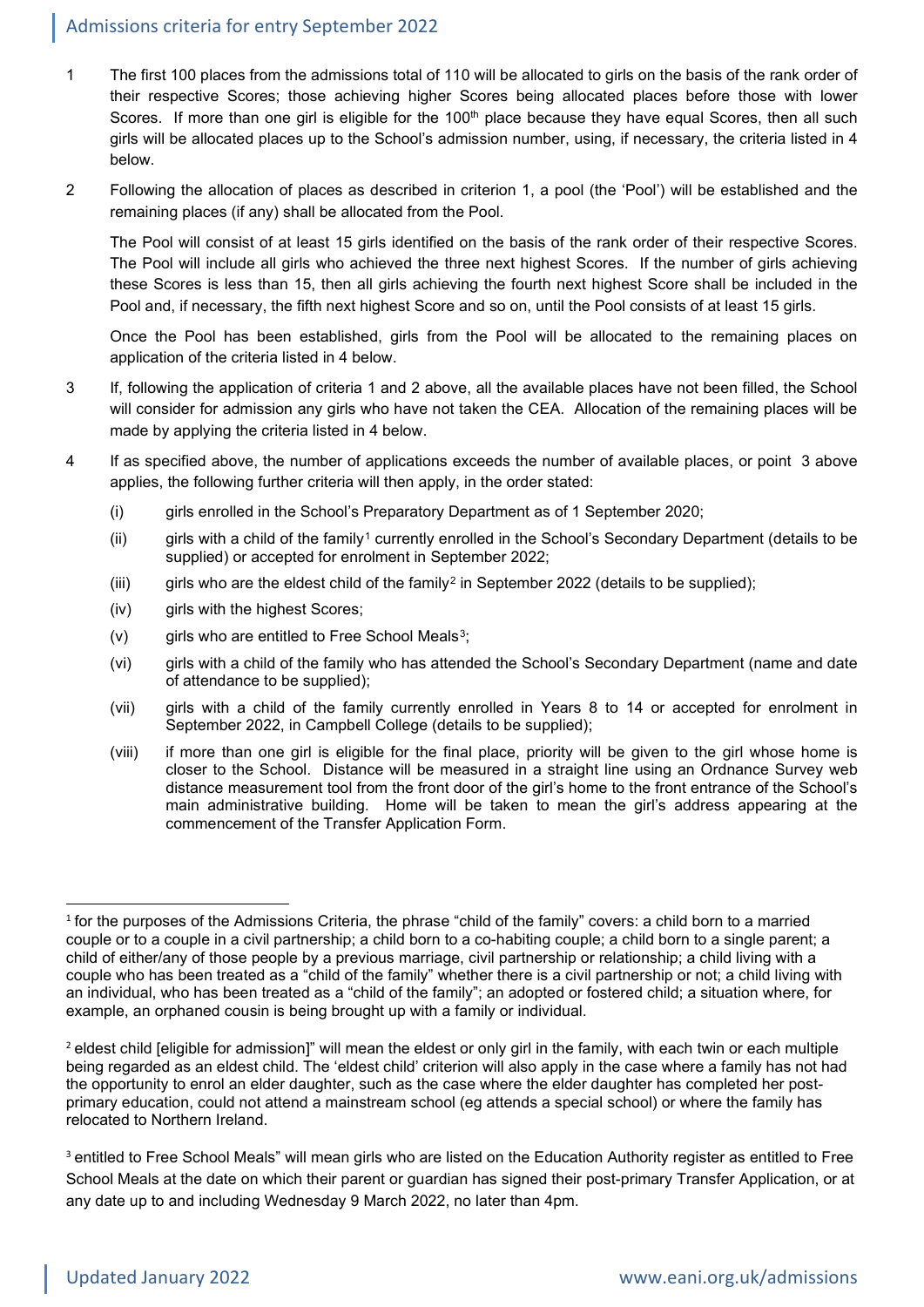**The School emphasises that it is the responsibility of the applicants to notify the School on the Application Form where the above criteria apply, and to furnish relevant details.**

# **Duty to verify**

The Board of Governors reserves the right to require such supplementary evidence as it may determine to support or verify information on any applicant's Transfer/Application Form.

To this end, the School will adhere to the Department of Education's verification procedures (Circular 2011/20) which state:

*'The provision of false or incorrect information or the failure to provide information within the deadlines set by schools can result in the withdrawal of a place and the inability to offer a place on the part of any school nominated on the applicant's Transfer Form'*

*'If you state within your application that your child is currently registered as Free School Meal Entitled, and that claim is decisive in qualifying her for admission, then that information will be verified. If it is found to be incorrect, then any place offered because of it will be withdrawn.'*

### **Special Circumstances**

Strathearn School has academic performance as its first criterion, subject only to the consideration of medical or other problems which may have affected performance in the Common Entrance Assessment (CEA) and which are supported by documentary evidence of a medical or other appropriate nature. These 'medical or other problems' are commonly referred to as 'Special Circumstances'.

Please note, if a claim for the consideration of Special Circumstances is made in respect of matters for which Special Access arrangements were granted for an applicant, the School will take into account the fact that the applicant was granted Special Access arrangements for those matters.

Parents who wish to apply to the School under Special Circumstances should complete Form SC22 obtainable from the School or AQE and attach it with appropriate documentary evidence to the Transfer Application, as detailed below.

### **• Details of Medical or Other Problems**

Where it is claimed that a applicant's performance in the CEA has been affected by a medical or other problem, it is the responsibility of the parents to set out in the Form SC22 precise details of the problem and append evidence to corroborate its existence.

- Where the problem is a medical one of short term duration which affected the applicant only at the time of the CEA, the School will give greater weight to evidence that the applicant was examined by a medical practitioner in relation to the illness at the time of the assessments.
- Where the problem is of a non-medical nature the parents should append appropriate evidence.

It should be noted that in all cases independent evidence will carry greater weight.

#### **• Educational Evidence**

It is the responsibility of the parents to provide the educational evidence as detailed in the Form SC22. This should include (where they exist):

> the Score awarded in the Common Entrance Assessment (if the child sat two or three AQE CEA papers) or the Raw Score awarded by AQE in the CEA, where only one paper was taken because of illness, self-isolation or other unforeseen circumstances;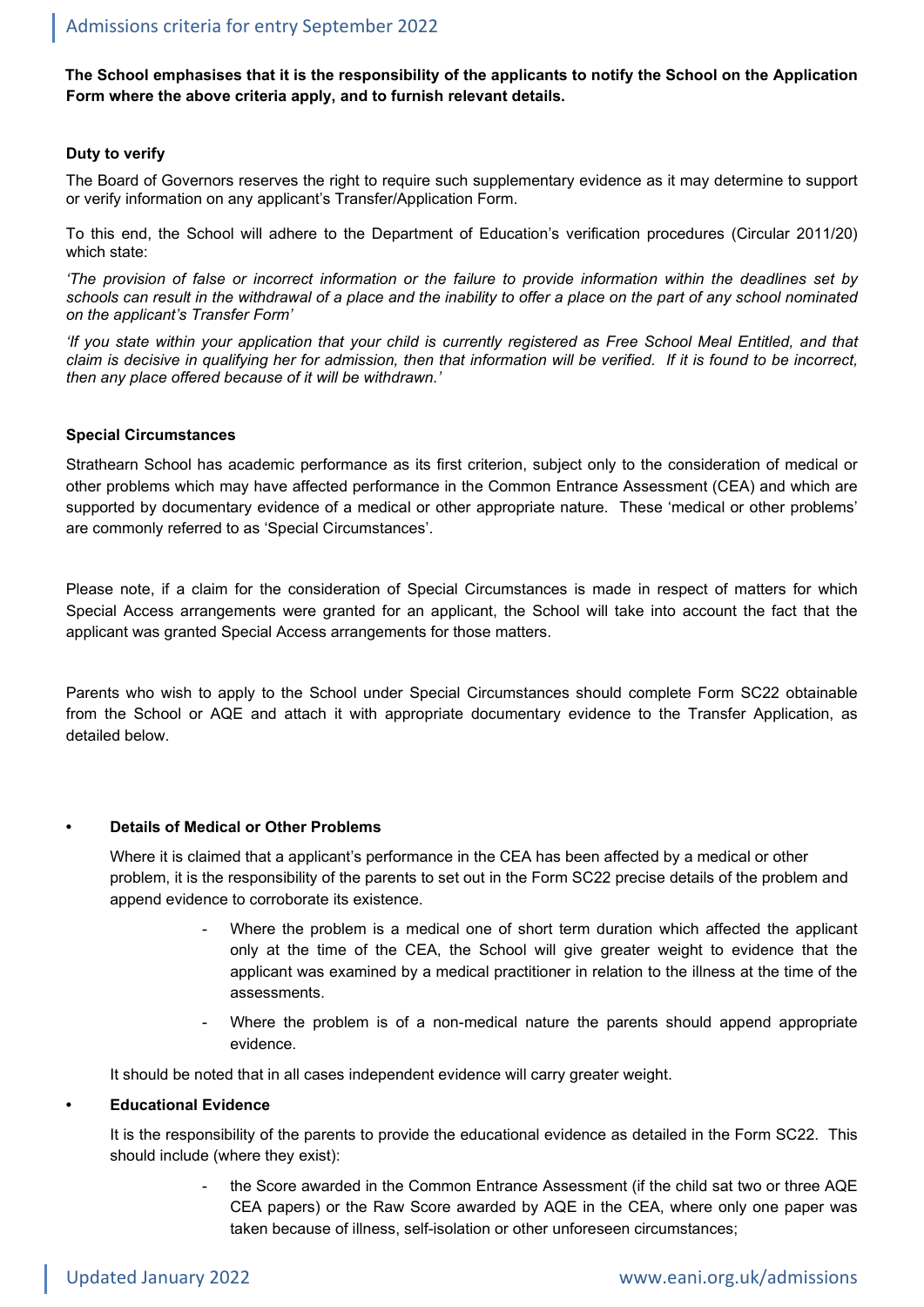the results for the applicant of any standardised tests conducted in Year 5, Year 6 and Year 7 and the results in any end of year tests in English and Mathematics in Years 5 and 6; additional comparative information from the Primary School for other pupils in the applicant's Year 7 class (without names) and which should include the results of any standardised tests conducted in Year 5, Year 6 and Year 7, the results in any end of year tests in English and Mathematics in Years 5 and 6, and, where available, the respective CEA scores.

A panel of Governors will consider the application for Special Circumstances and where accepted, the panel will determine a score for the applicant. In determining a score, the panel will consider all of the academic information presented, and, if necessary, comparative data collected by the School. Such applicants will then be considered with all other applicants who have received a CEA score and the admissions criteria applied.

# **Special Provisions**

Special provisions will apply for:

- a) applicants whose parents wish them to transfer from schools outside Northern Ireland;
- b) applicants who have received more than half their primary education outside Northern Ireland;
- c) applicants, entered for the AQE Common Entrance Assessment, who because of unforeseen and **serious** medical or other problems (including, without limitations absence for all three CEAs due to COVID-19 or the need to isolate for all three CEA's due to COVID-19, supported by appropriate documentary evidence), were unable to sit in any of the papers.

Note: It is expected that all those seeking admission should sit the AQE CEA, with the exception of those applicants who take up residence in Northern Ireland after the start of the Year 7.

Parents who wish to apply to the School under Special Provisions should contact the School as soon as possible. In addition they should complete Form SP22, obtainable from the School or AQE, stating the precise reason why they believe their daughter is eligible for consideration under Special Provisions and provide appropriate independent documentary evidence including any Educational Evidence as detailed under Special Circumstances above and that might assist the panel determine an appropriate score. A copy of SP22 and all the documentary evidence should be attached to the Transfer Form.

For those applicants whose parents wish them to transfer from schools outside Northern Ireland, applications for Special Provisions should be received by the School by 9 March 2022, no later than 4pm.

A panel of Governors will consider the application for Special Provisions. Where Special Provisions are accepted, the following procedure will apply:

- a) the School will consider any assessment information and may choose to commission an independent assessment of the applicant's ability in English, Mathematics and/or Verbal Reasoning;
- b) a panel of Governors will determine an appropriate score for the applicants. In determining a score, the panel will consider all the academic information available, and, if necessary, comparative data collected by the School. The applicant will then be considered with all other applicants who have received a CEA score and the admissions criteria applied.

# **Waiting Lists.**

Strathearn School operates a waiting lists policy. For Year 8, all applications for admission to Year 8 that were initially refused will be automatically added to the waiting list. New applications, late applications and applications where new information has been provided will also be added to the waiting list. This waiting list will be in place until the end of the following academic year, that is, the end of Year 8. Please contact the school if you wish your daughter's name to be removed from the list.

Should a vacancy arise after the day placement letters have issued from the Education Authority, the published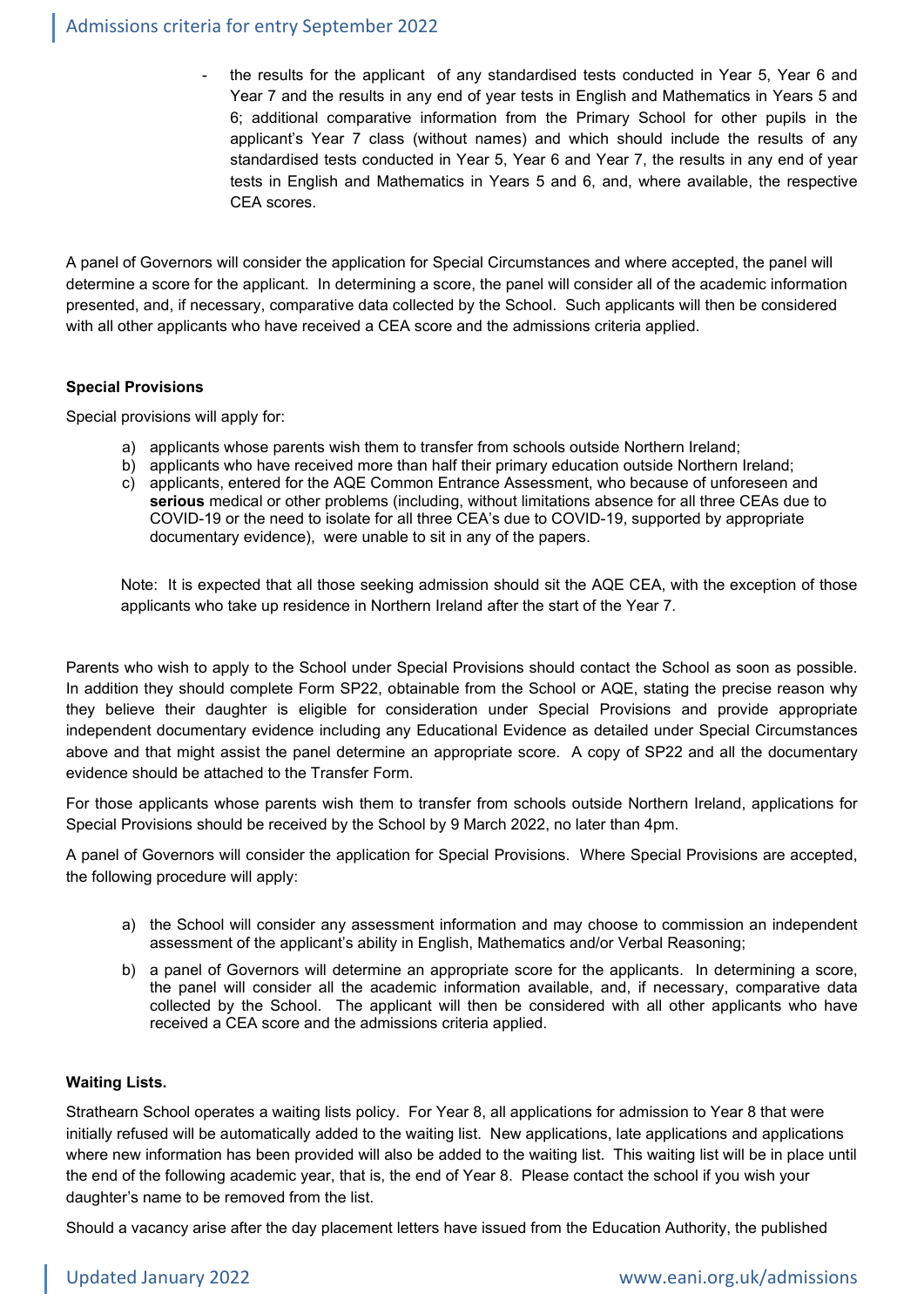criteria will be applied to the waiting list to select the next candidate for admission.

Waiting lists are also maintained for other Years and applications should be made in writing using the form available on the School website or from reception.

### **Applications and Admissions**

| Year    | <b>Admissions No</b> | <b>Total Applications</b><br>ie. All preferences | <b>Total Admissions</b> |
|---------|----------------------|--------------------------------------------------|-------------------------|
| 2019/20 | 120 $\sim$           | 157                                              | $122*$                  |
| 2020/21 | 120 $\sim$           | 167                                              | $121*$                  |
| 2021/22 | 1 2∩∼                | つ1つ                                              | $125*$                  |

*~Includes a Temporary Variation*

*\*Includes statemented pupils, those admitted under appeal or at the direction of the 'Exceptional Circumstances Body'*

# **ADMISSIONS CRITERIA FOR ENTRY TO FORMS 2-5**

# Years 2-5 ADMISSION

- 1. Admission to Forms 2-5 will be governed by the availability of places within that year group, class sizes including practical class sizes and the School's planned allocation and usage of staff, accommodation and other resources. Admission to the School will depend on the applicant's ability to benefit from the academic and creative life of the School.
- 2. In the case of applicants from other post-primary schools, the Board of Governors will give preference to girls on the basis of academic achievement. Academic achievement will be judged with reference to the transfer grade/score (if there was one) and evidence of academic achievement and pastoral information from the current school's reports.
- 3. In the event of being oversubscribed with applicants for any year group the following criteria will apply:
	- I. Academic Record (AQE/ GL Score, examination results, current school's reports)
	- II. Applicant attended the Preparatory Department of the School
	- III. Sister of the applicant attends or attended the School
	- IV. Applicant is the first born girl in the family
	- V. Sister of the applicant is accepted for the secondary department of the School for the forthcoming academic year

*The Admissions Criteria have been drawn up and approved by the Board of Governors; their application has been delegated to the Principal.*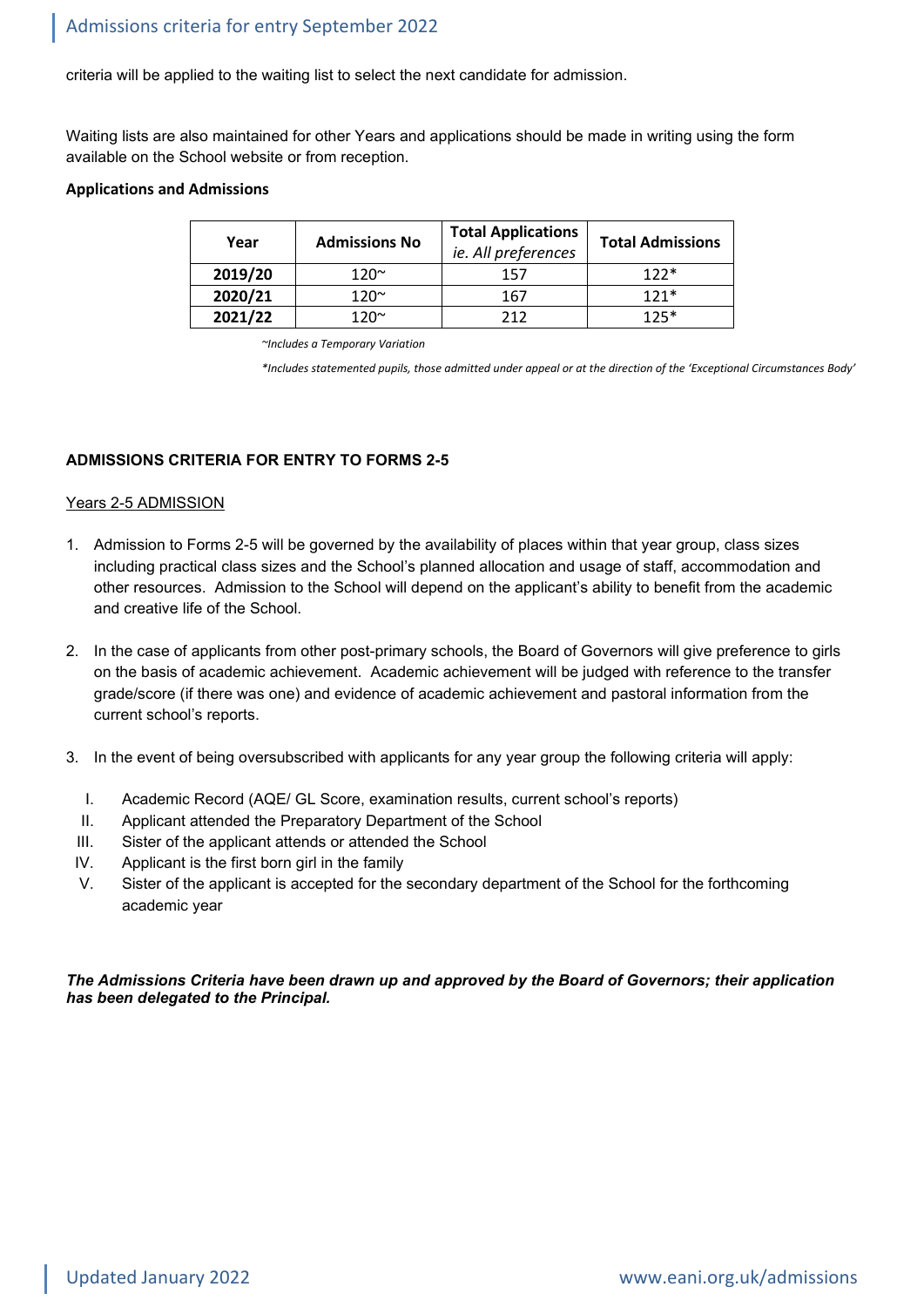# **ADMISSIONS CRITERIA FOR ENTRY TO POST 16 (Sixth Form)**

Strathearn will give preference to pupils on the basis of academic achievement. Academic achievement will be judged with reference to:

- the grades achieved in GCSEs\*
- the relevance of the subjects taken
- information from recent school reports.

\*The minimum required for entry into the Sixth Form will be seven passes in relevant GCSE subjects at grades A\* to C with at least four passes at grade B (English Examination Board Equivalent 6) or better. Relevant subjects will include no more than one Short Course GCSE and excluding Learning for Life and Work.

If there are more girls who are eligible than there are places available, places shall be awarded in the following order:

1. Applicants with the highest total GCSE point score in relevant<sup>[4](#page-5-0)</sup> GCSE subjects – an applicant's GCSE point score will be calculated on the basis of grades in full course GCSE and no more than one Short Course GCSE (excluding Learning for Life and Work) as follows

| <b>English Examination</b><br><b>Boards</b> | CCEA/<br><b>WJEC</b> | <b>Point Score</b><br><b>Full Course</b> | <b>Point Score</b><br><b>Short</b><br><b>Course</b> |
|---------------------------------------------|----------------------|------------------------------------------|-----------------------------------------------------|
| 9                                           | $A^*$                | 4                                        | 2                                                   |
| 8/7                                         | А                    | 3                                        | 1.5                                                 |
| 6                                           | B                    | 2                                        |                                                     |
| 5                                           | $C^*$                | 1.5                                      | 0.75                                                |
| 4                                           | C                    |                                          | 0.5                                                 |

2. In the event of a tie, priority will be given to the girl whose home is closer to the School. Distance will be measured in a straight line using an Ordnance Survey web distance measurement tool from the front door of the girl's home to the School's Reception. Home will be taken to mean the girl's address appearing on the Application Form.

Applicants applying from outside Northern Ireland and who are seeking a Boarding Place at Campbell College must satisfy the School that their academic achievement is equivalent to the standard set out above. In addition, pupils for whom English is an additional language have to complete a CEFR B2 Level assessment for entry into Sixth Form. A score of 60% is required for the candidate to be considered.

**The Admissions Criteria have been drawn up and approved by the Board of Governors; their application has been delegated to the Principal.**

**Criteria for any extra places made available by the Department of Education for admission into Sixth Form (Year 13).**

The Department of Education may, at the School's request, increase the number of pupils that the School can

<span id="page-5-0"></span><sup>4</sup> Relevant Subjects are those offered at AS/ A2 Level in Strathearn School, and / or deemed by the School to provide suitable preparation to undertake an AS/A2 level course offered in Strathearn.